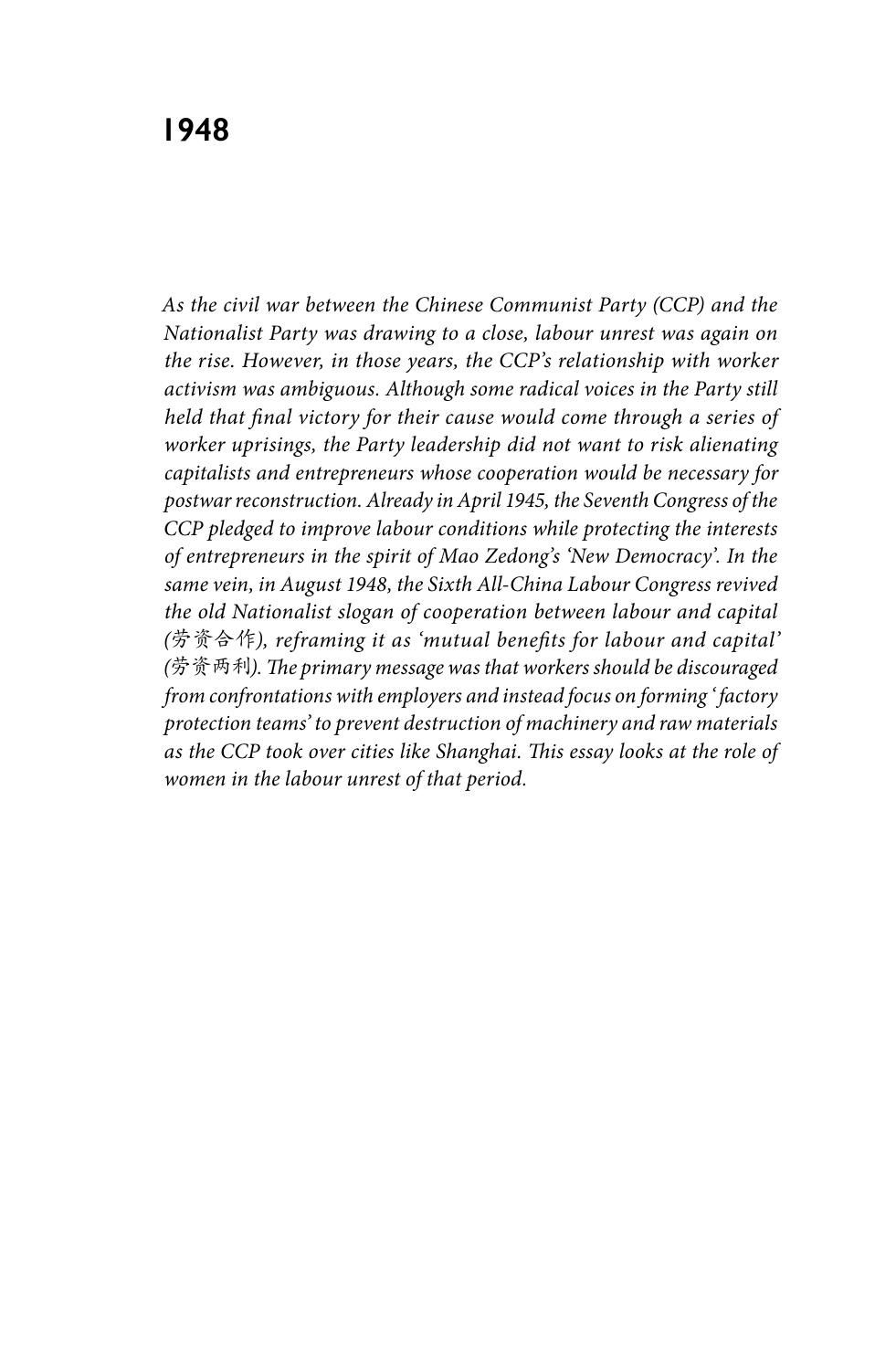# **Women Workers and the Shanghai Cotton Mill Strike of 1948**

Emily HONIG

n early 1948, at the Shen Xin Number Nine Cotton Mill in Shanghai, 6,000 women went on strike. Their demands included distribution of rice<br>and coal rations and enforcement of provisions for paid maternity leave.<br>The women n early 1948, at the Shen Xin Number Nine Cotton Mill in Shanghai, 6,000 women went on strike. Their demands included distribution of rice The women occupied the mill for four days. They selected representatives from each workshop to demand a meeting with the mill's management. Meanwhile, in the spinning room, women sat on top of bobbin bins; in the weaving workshop, they made themselves comfortable on bolts of cloth; and in the roving room, they collected bundles of roving and fashioned them into pillows. Initially, groups of women in each workshop sat, eating dried melon seeds, and chatted.

As both mill managers and the police pressured them to end the strike, workers began to collect bricks, machine parts, metal food bowls and oil drums filled with rocks to use as ammunition, moving them to the factory roof on bobbin and yarn-transporting carts. Ultimately, it took several hundred policemen equipped with three army tanks, deploying tear and vomit gas, to force them out of the mill, killing three women workers and injuring five hundred. So violent was this strike that it came to be known as the 'February Second Bloodbath' at Shen Xin Nine.

In the context of the Shanghai labour movement in the first half of the twentieth century, this episode stands out as an almost unparalleled instance of women workers boldly and decisively unifying to demand improved conditions. Yet understanding the significance of this strike requires consideration of industrial development in Shanghai, the composition of the labour force and organisations that shaped labour activism, including the Green Gang, the Chinese Communist Party (CCP) and the Young Women's Christian Association (YWCA).

Social and Economic Divisions

The Shen Xin cotton mill was one of a number of mills established in Shanghai by the Rong family in the early twentieth century. With mills owned by British, Japanese and other Chinese capitalists, the cotton textile industry accounted for roughly half of the industrial workforce in Shanghai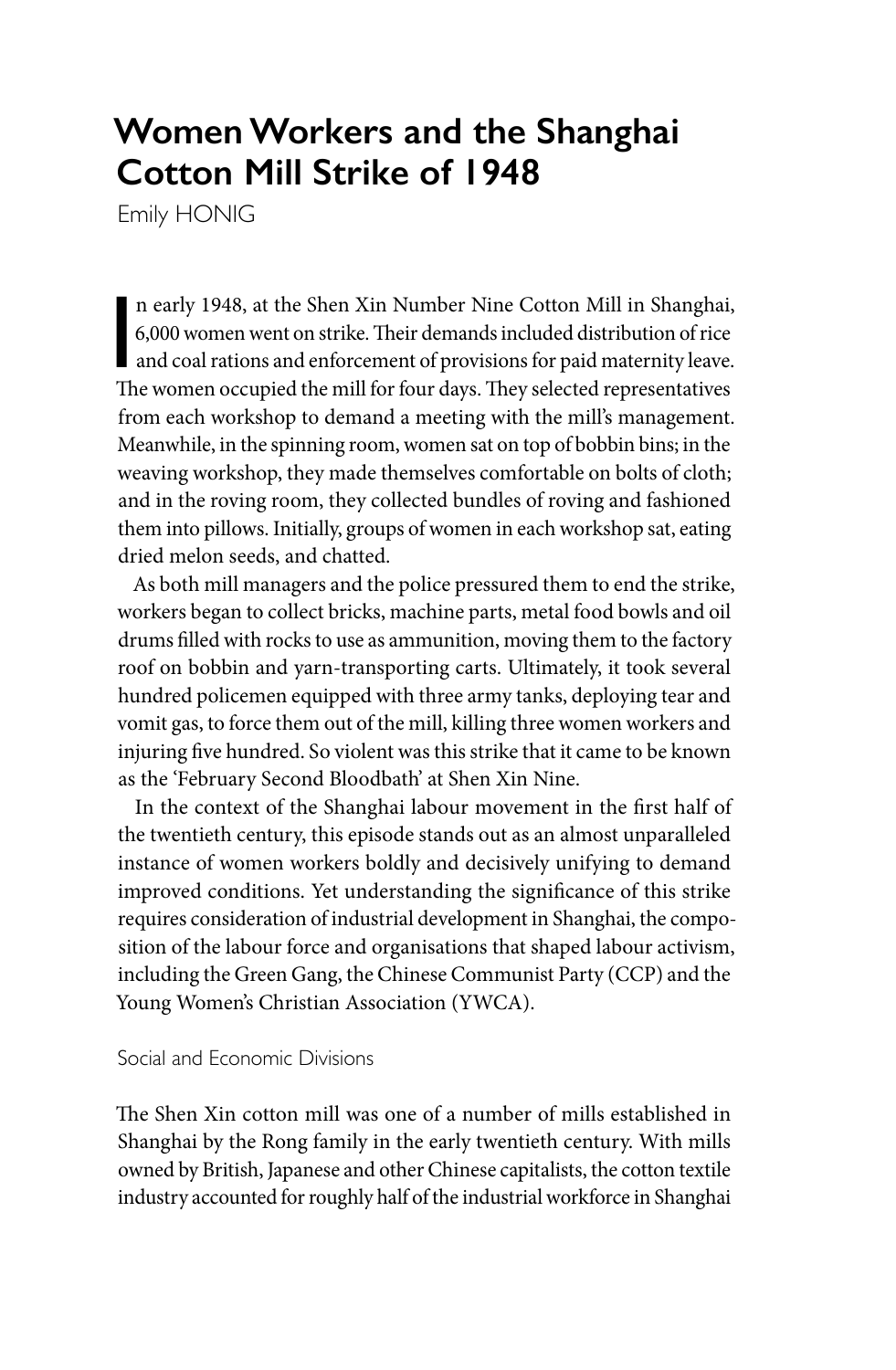from the 1920s through to the 1940s, with women representing 75 percent of the workforce.1 Most mills employed male workers for machine repair and transport of cotton and yarn, while women were the overwhelming majority of workers in the spinning, roving and weaving workshops.

In almost all sectors of the Shanghai workforce, labour activism was conditioned by divisions among workers. As with workers in other enterprises, women in cotton mills were neither a unified nor a homogeneous group; rather, they were divided both socially and economically by native place. The majority of skilled workers came from the relatively wealthy Jiangnan and the parts of Jiangsu and Zhejiang south of the Yangzi River, such as Wuxi, Changzhou and Ningbo; most of the unskilled workers migrated from poverty-stricken Subei, the area of Jiangsu north of the Yangzi, including Yangzhou, Taizhou and Yancheng.<sup>2</sup> Depending on which area they came from, women spoke different and mutually unintelligible dialects, dressed differently and had distinctive eating habits.

Within the cotton mills, women from Jiangnan and Subei worked in different workshops. In general, women from the north, who were considered by mill managers to be strong, robust and accustomed to dirt, were concentrated in workshops where the work was most arduous and dirty—for instance, reeling and roving—while those from Jiangnan dominated jobs in the higher-paying weaving shops. Thus, although they technically worked in a single enterprise, workers from different native places did not necessarily have much contact with one another.

Segregation was only one aspect of the relationship between women from Jiangnan and Subei, who often treated each other with contempt and hostility. Membership of their own mutual aid and social organisations, the 'sisterhoods', invariably consisted of women from the same native place. In some cases, the sisterhoods included supervisors and even gang members from their home counties. Native place, then, took precedence over status in the workforce. And, in pledging sisterhood, women workers confirmed bonds among those from the same native place, while emphasising the separateness of those from different native places.

## Women on Strike

In spite of these divisions among workers of different origins, the historical record abounds with strikes involving thousands of women. From the opening of the first cotton mills in Shanghai through to the 1940s, there were occasions when women workers shut off their machines and left the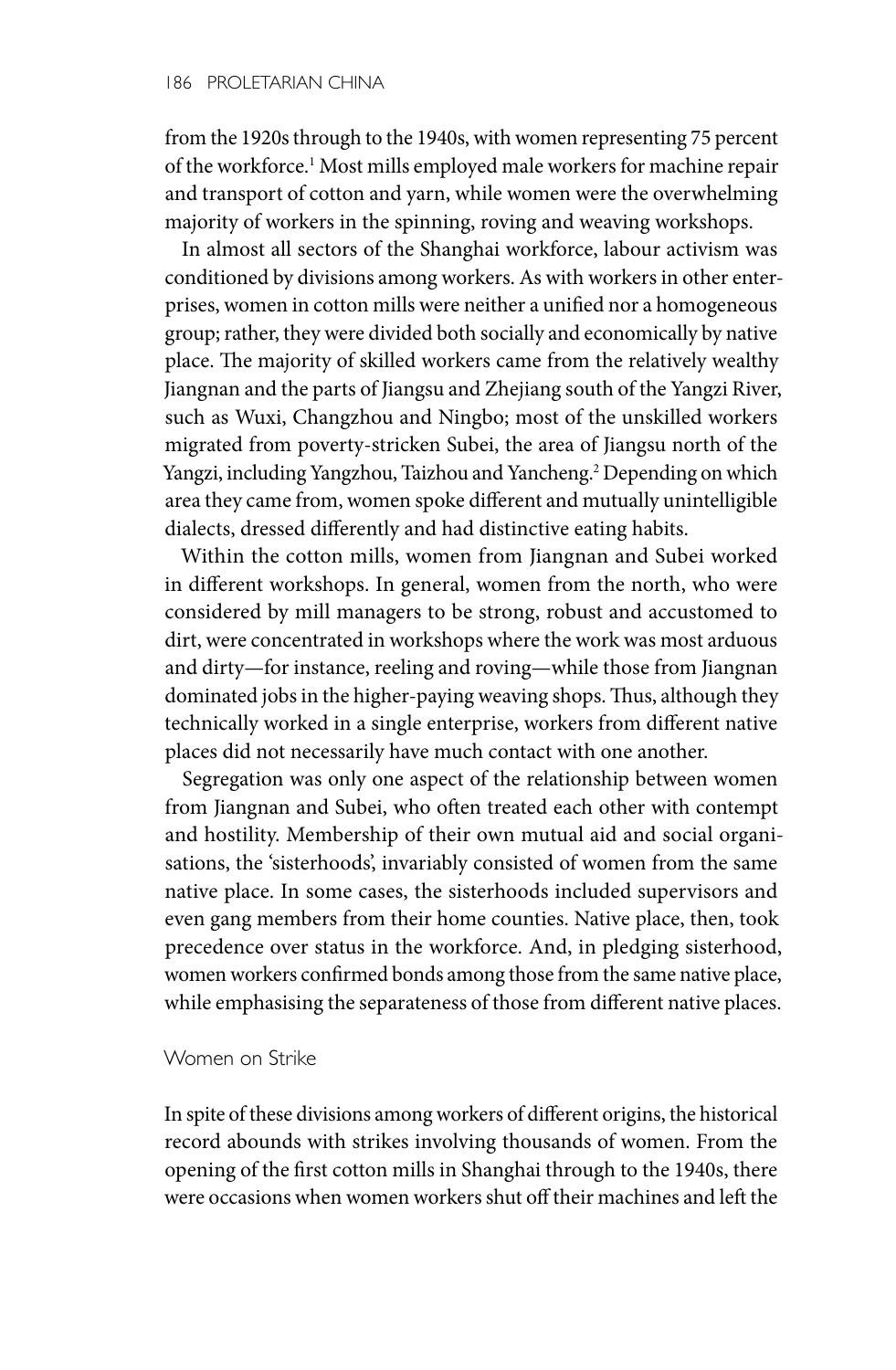factories. One of the most dramatic moments in the labour movement centred on the May Thirtieth Movement of 1925 (see Leong's essay in the present volume), which triggered numerous strikes in the cotton mills, with statistical records indicating that often the majority of the strikers were women. However, the simple fact that women struck does not necessarily represent a radical or revolutionary agenda. For example, one of the strikes in 1925 was instigated by male workers in the roving department who had been dismissed from their jobs and replaced with women. During the protest, activists physically barred women from going into the mill. So, although women did not go to work and therefore appeared to be 'on strike', they were not acting voluntarily to assert their own demands. In another strike, when many hundreds of male workers smashed machinery as they rushed through the cotton mill to begin a strike, women workers fled outside. Again, in the statistical record, it appears that women workers who had exited the mill were on strike.

There were, to be sure, strikes in the 1920s that were initiated and organised by women workers themselves. While some issued demands for pay increases and protested beatings by foremen and supervisors, many strikes organised by women sought to defend traditional loyalties. In one case, police were summoned to control a strike involving 3,000 women workers protesting management's refusal to hire the woman introduced for a job by their supervisor. As Elizabeth Perry points out, male cotton mill workers, too, sometimes participated in strikes for lessthan-radical reasons. For instance, she quotes one worker who recalled student members of the CCP instructing workers to strike, which they did because of the promise the Party would provide their pay during the time they did not work.<sup>3</sup>

During this period, it appears that the most radical participants in the Shanghai labour movement were not the unskilled cotton mill workers, but rather the educated artisans—printers, postal workers and mechanics—most of whom came from Jiangnan and were most sympathetic to the cause of the CCP. In cotton mills, CCP membership in the mid-1920s consisted primarily of the skilled male workers: copper fitters, woodworkers and mechanics.4 It is possible that the inability of the CCP to effectively organise women mill workers may be partly due to the fact that it had only a few female organisers, all of whom came from Hunan and therefore did not speak a dialect intelligible to women in the cotton mills. In addition, viewing the sisterhoods as 'feudal' organisations, the CCP did not use them as a basis for organising. It may also be because,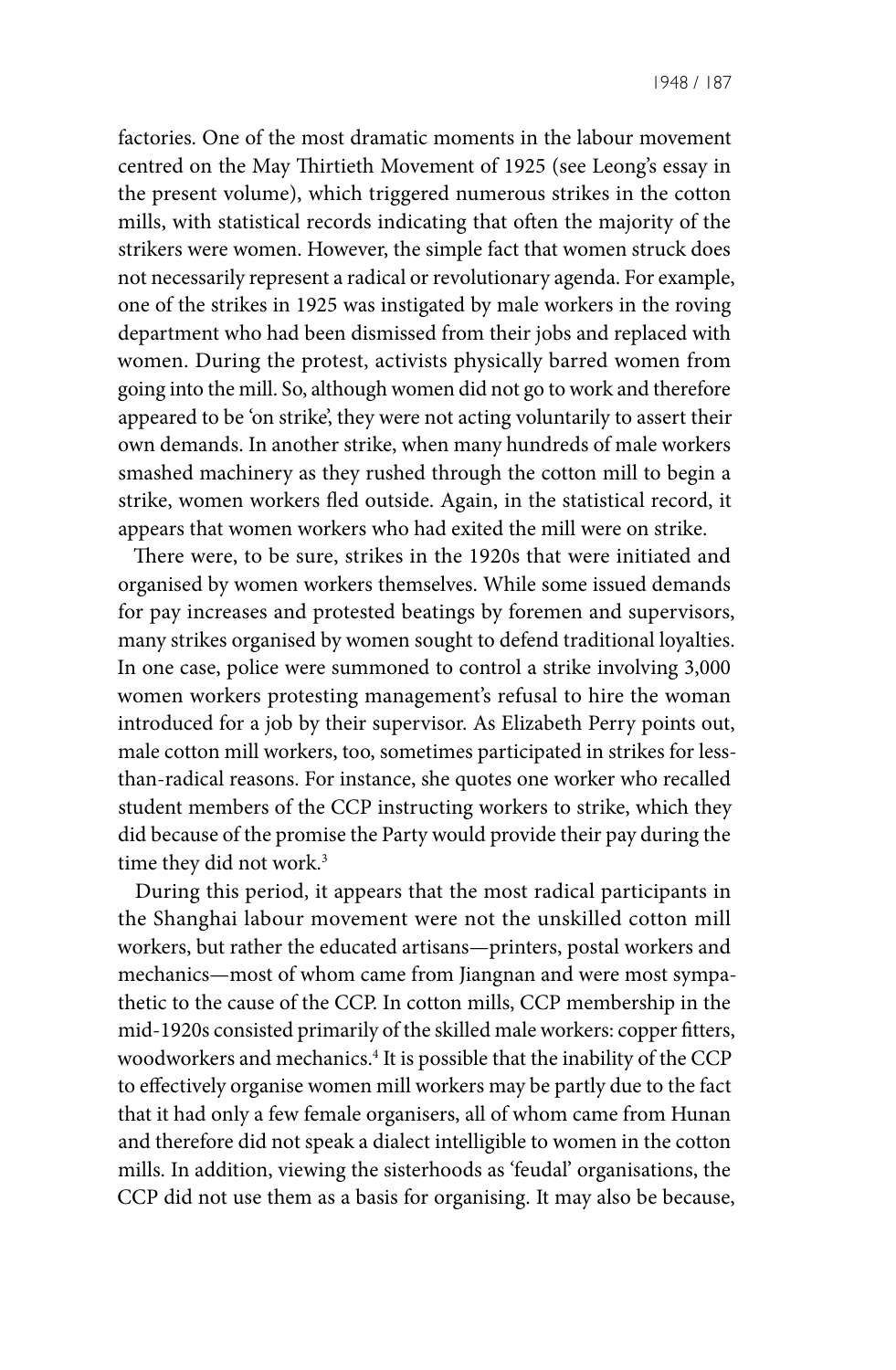as S.A. Smith points out in his study of Shanghai labour, CCP leaders in the 1920s did not approve of separate organisations for women workers, aspiring as they were to the expression of an undivided class solidarity among factory workers.5

# Between the YWCA and the Communist Party

Understanding the militant activism of women workers during the 1948 Shen Xin strike requires consideration of several transformations that took place during the 1930s and 1940s. One of the most important changes concerned the role of the YWCA, the first external organisation that women workers joined. Although the number of women who participated in YWCA programs was never more than a small fraction of the female workforce, an overwhelming majority of the women workers who became activists in the labour movement and in the CCP attributed their initial 'political awakening' to the night schools for women workers run by the YWCA.

Offering programs in several Chinese cities since the late nineteenth century, the YWCA began with a primarily foreign staff who focused on providing general social welfare for women. Ironically, its project of educating women workers to become leaders in the labour movement emerged in the wake of the White Terror of 1927 that resulted in most CCP activists fleeing cities such as Shanghai (see S.A. Smith's essay on 1927 in the present volume). From then until the outbreak of war with Japan in 1937, the Nationalist government enacted a series of laws prohibiting labour organising and strike activity. This left the YWCA as one of the only organisations in Shanghai that quietly and modestly tried to instil in women a radical understanding of their position as both women and workers. In addition to classes on writing, geography and history, the night schools offered ones on imperialism, capitalism and labour laws, as well as training the students in public speaking. Meanwhile, by the late 1920s, most of the YWCA staff, including the heads of most of its bureaus, were Chinese rather than European or American women.

A second transformation concerned the CCP, particularly its role and organising strategy during the war with Japan. During the war, tactics the CCP had used during the 1920s—such as making speeches and distributing leaflets—were not viable, as the Japanese arrested blatantly political activists. Under these circumstances, the CCP began to adapt organisational forms that already existed among women workers, such as the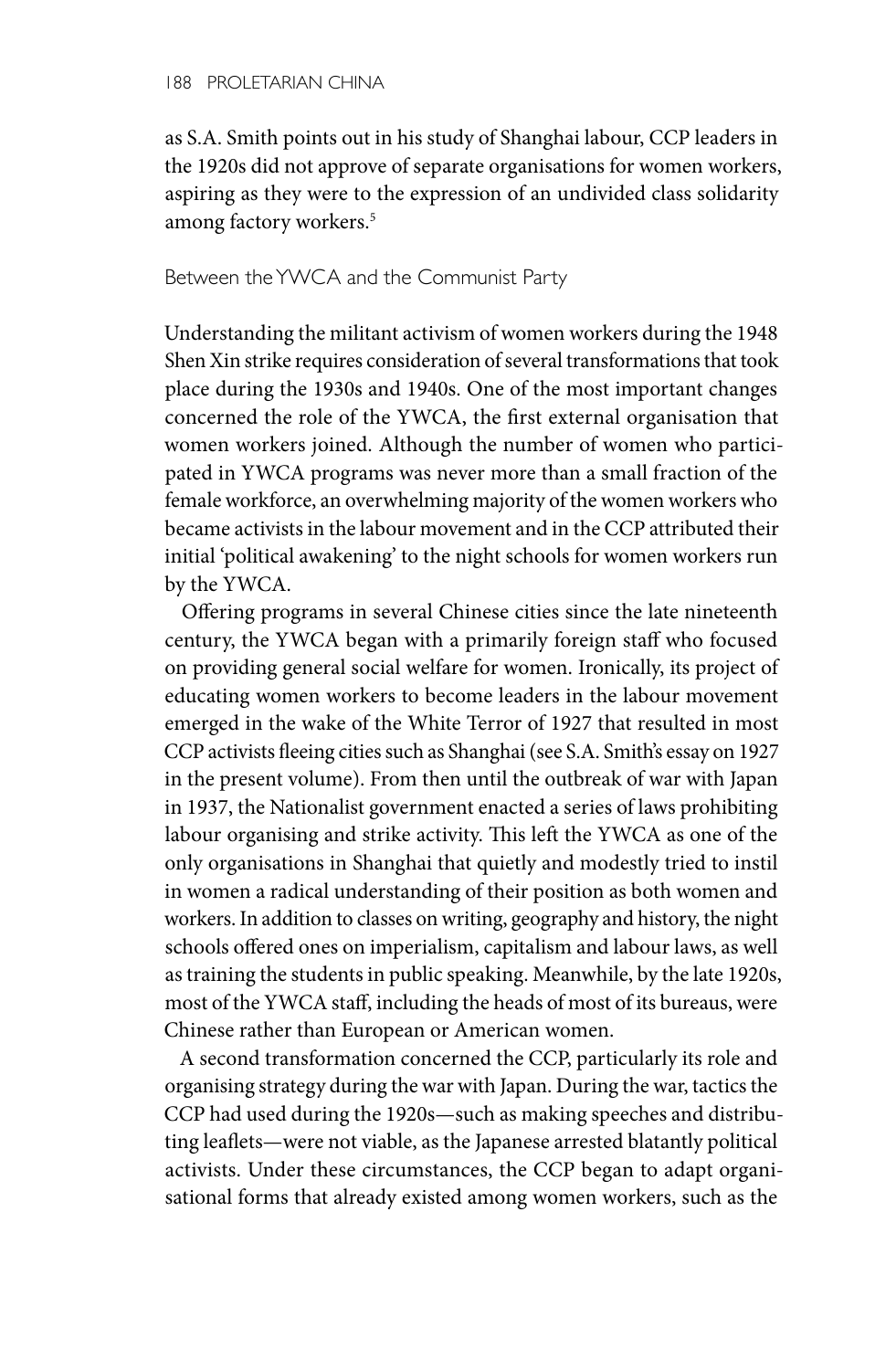sisterhoods and YWCA schools, adhering to directions issued by CCP labour leaders such as Ma Chunji. Rather than viewing sisterhoods as 'backwards', CCP activists began encouraging women workers to pledge sisterhood with other workers; they accompanied them to Buddhist temples, burned incense with them and pledged loyalty to each other. Like the traditional sisterhoods, those encouraged by the CCP sometimes included supervisors and women married to gang members. In fact, some CCP activists pledged to become the goddaughters of supervisors. During the war, the CCP did not try to mobilise its recruits to engage in a revolutionary movement, but instead tried to organise women workers to subvert production in as many inconspicuous ways as possible in the mills now owned primarily by the Japanese, whether by stealing yarn and cloth from the workshops or slowing the speed of the machines to decrease production and therefore Japanese profits.

Many of these practices continued into the postwar period. For instance, the CCP continued to use the tradition of pledging sisterhood as a way of organising women who worked together in the mills. The sisterhoods initiated by the CCP moved further and further away from the relative spontaneity of the traditional sisterhoods, becoming much more calculated and deliberate. In some instances, the CCP conducted sisterhood-pledging ceremonies in each workshop of particular factories, establishing aggressive political groups rather than the defensive mutual aid organisations of the past. Furthermore, they often held meetings under the guise of innocuous sisterhood get-togethers.

The YWCA of the late 1940s was also far different from the foreign-run missionary organisation it had been in the 1920s. It may not have espoused revolution, but it provided women the education, social analysis skills and organisational ability they needed to become both active participants in and leaders of a revolutionary worker's movement. In addition, the CCP recognised the crucial role the YWCA played and strategised to have Party members get jobs as teachers in the schools—some decades later claiming that the Party actually ran the YWCA night schools. All of this meant that, from the vantage point of the women mill workers, the CCP was no longer an alien organisation, composed of outsiders and intellectuals who spoke unintelligible dialects. Most of the Party activists responsible for organising women in the mills now were coworkers, neighbours, friends, classmates at the night schools or pledged sisters of the women they sought to organise.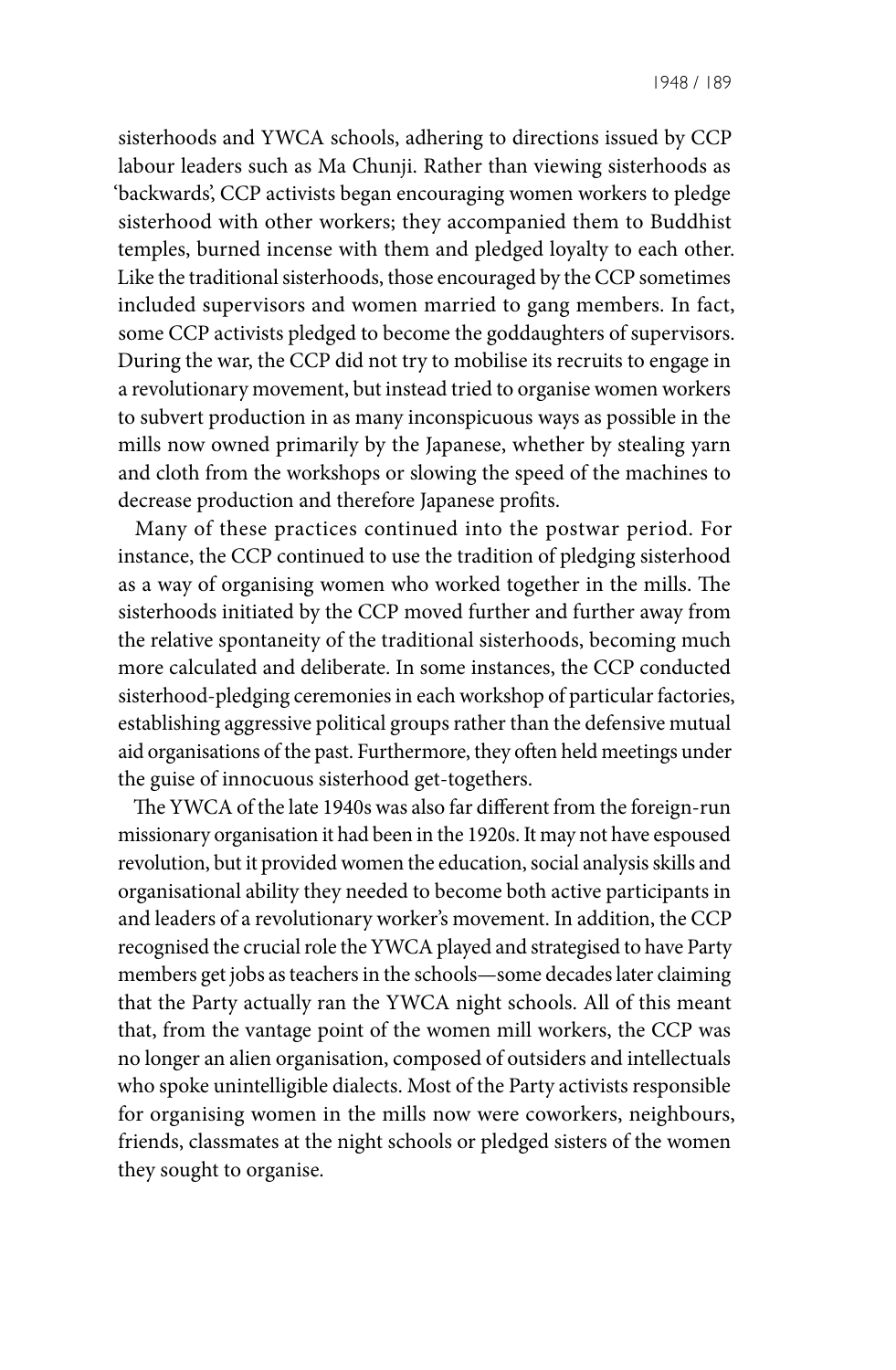#### 190 PROLETARIAN CHINA

### United for Tomorrow

This, then, is the context in which the 1948 strike at the Shen Xin Number Nine Cotton Mill took place. The role of women workers in that strike, subsequent research suggests, is somewhat more complicated than the image of several thousand unskilled women workers uniting in a quasi-revolutionary movement. Elizabeth Perry points out that the CCP leader of the strike was a male metalworker and the strike headquarters were in the machine shops, dominated by skilled male workers.6 Male and female strikers were not always unified, as indicated by Perry's account of male CCP members in the mill physically assaulting a leader of women workers, accusing her of being sympathetic to the Nationalist Party.

This does not mean that the role of women workers should be underestimated. Even if the CCP continued to focus on recruiting skilled artisans in the postwar period, women workers nonetheless played an active role in the labour movement. In the Shen Xin mill, they reportedly stood on tables in the workshops to deliver speeches; some, who had taken classes at the YWCA night schools, went from workshop to workshop performing skits to dramatise strike issues and teaching workers inspirational songs. Learning about the strike at the YWCA night schools, women workers from other factories established support committees and organised to bring supplies of bread and vegetables for the striking workers. Among those who came to express support for the strike were representatives of the Shanghai dance hostesses' organisation, who were themselves engaged in a protest movement. By the strike's end, three women activists were dead, 500 injured and more than 100 arrested.

Although a number of the strikers' demands were eventually granted by mill managers, the aftermath of the strike was overshadowed by much larger political events. By mid-1949, victory for the CCP was imminent. Although the success of the strike was cheered at the All-China Labour Congress held by the CCP in Harbin in August 1948, the primary message of the meeting was that workers should be discouraged from conflicts and confrontations with mill managers and owners and instead should form 'factory protection teams' to prevent destruction of the machinery and raw materials before and during the CCP takeover of cities like Shanghai.

The Shen Xin strike was not forgotten, however. The women who participated were celebrated as revolutionary heroines in one of the first feature films made by the Shanghai Film Studio after liberation, *United for Tomorrow*. The film's message was that the strike was no less than a